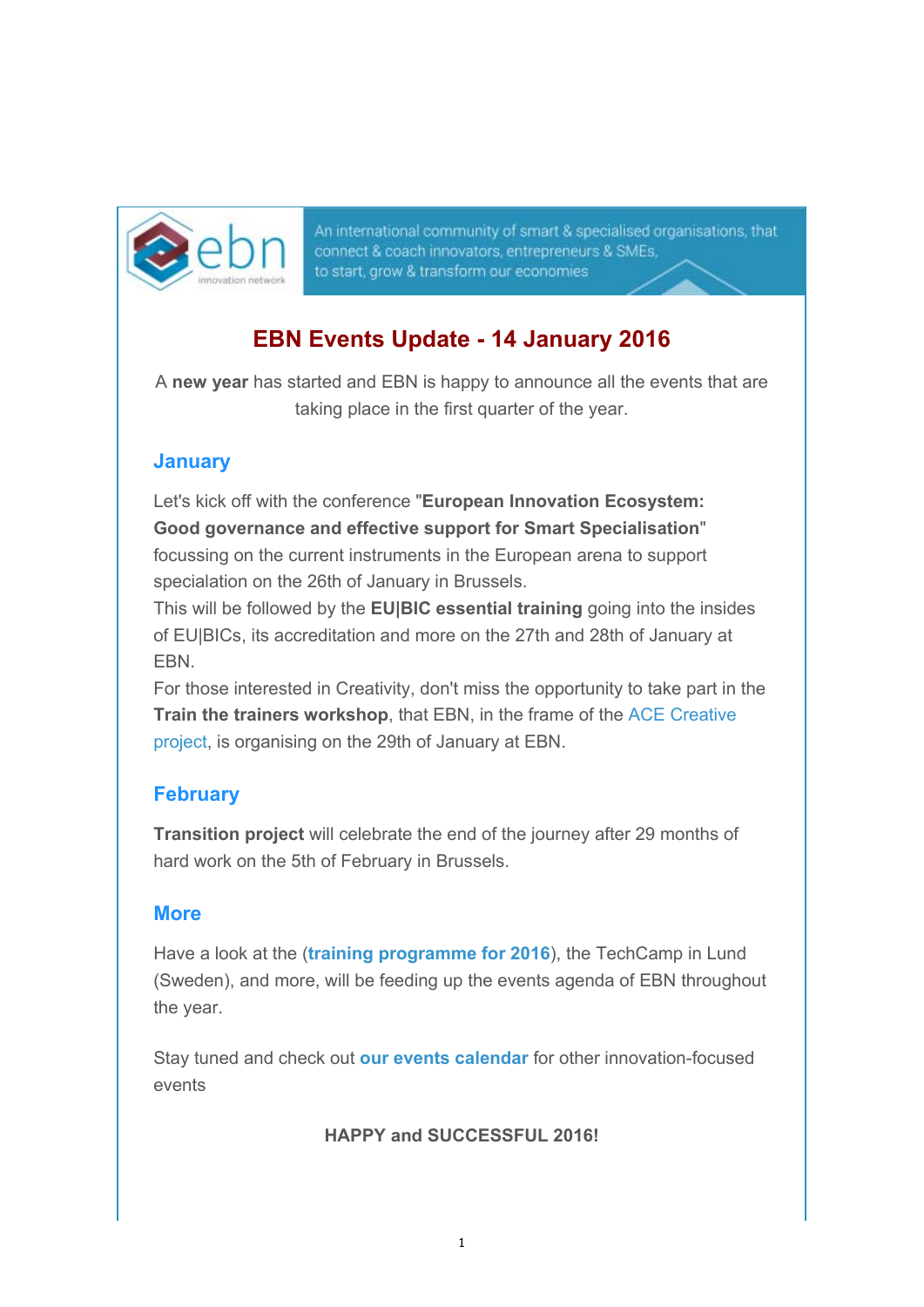# **European Innovation Ecosystems: Good governance and effective support for Smart Specialisation**



#### **High Policy Level Event**

Date: **26 January 2016 - 10.00-16.00** Venue: **Committee of the Regions (CoR)** Address: **Rue Belliard 99-101, 1040 Brussels (Belgium)**

The Committe of the Regions and the European Commission, supported by EBN, IASP and EARTO are inviting you to a conference where practicioners and politicians will exchange knowledge and views on the current instruments to support the creation and growth of enterprises in Europe.

EBN President, **Alvaro Simón de Blas** (Director of BIC Euronova and Chair of the Spanish BIC Association), will represent EBN at 11.15 at the panel debate: **Debating regional governance model in dynamically changing economic conditions**.

#### **EBN's Session**

After the lunch, EBN's session **Business creation and growth**, will take place at 13:30 – 15:00, room: 53. **Philippe Vanrie**, EBN CEO, will be moderating the panel composed by:

\* **Valeria Fascione**, Regional Councilor for Start-ups, Innovation and Internationalisation for the Campania region

\* **Joe Greaney**, Chair of the Irish Association of EU|BICs and Director of **WESTBIC** 

\* **David Uhlir**, Deputy Director of the South Moravian Innovation Centre \* **Jarmo Eskelinen**, President of the European Network of Living Labs (ENoLL),

\* CEO of Forum Virium, Helsinki, Finland

\* **Piotr Kaczor**, Regional Innovation Officer, Department of Economic Development, Marshal Office of the Małopolska Region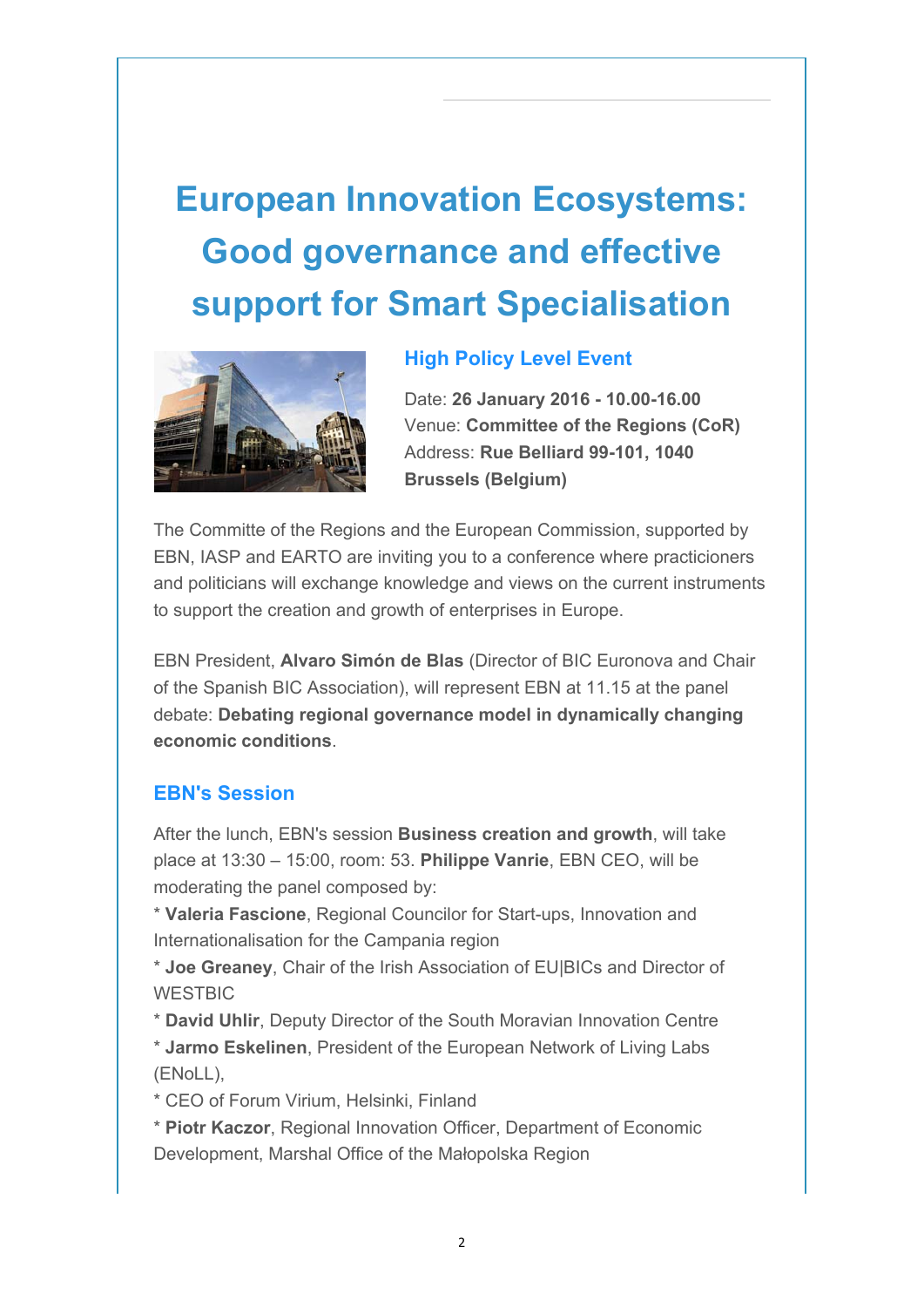\* **Eva Pando**, General director at IDEPA (Economic Development Institute in the Principality of Asturias)

### **Rapporteur:**

**Marek Przeor**, Head of Sector in the Competence Centre Smart and Sustainable Growth, DG for Regional and Urban Policy.

Further information in the website.

**Register now for free**

## **EU|BIC Essentials Training**



**Date: 27-28 January 2016 EBN, Brussels**

Don't miss the opportunity of learning all about

### **EU|BICs**!

▪ Are you an **Associate EBN member** considering to become EU|BIC accredited?

▪ Do you have **new staff** in your organisation in need of an intensive introduction of the world of EU|BICs?

▪ Are you thinking of **setting up an EU|BIC** in your territory?

▪ Or do you simply need to **refresh** the concepts and characteristics of an EU|BIC?

**…the EUBIC Essentials Training is just what you need!**

Contact Person: Clarelisa Camilleri

**REGISTER NOW**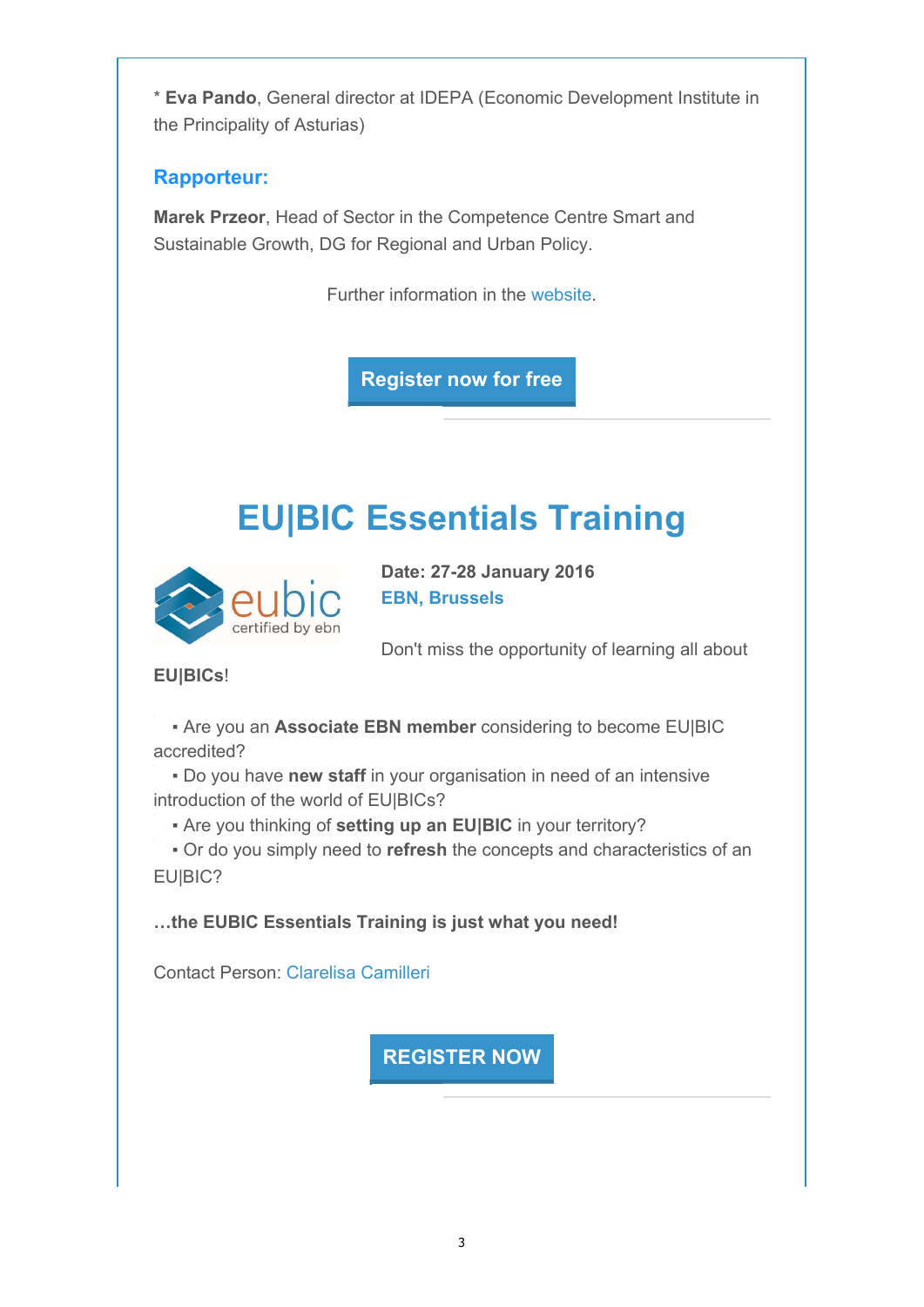# **Boosting the Investment Readiness of Creative & Digital Entrepreneurs**



Date: **29th January 2015** Place: **EBN Networking center (Brussels)**

Led by ACE Creative, The **Train the Trainer** workshop, on the morning of **29 January**, will provide participants with the tools needed to help *creative* and *digital entrepreneurs* identify the right investors for their business and prepare a top-class pitch deck to secure these investors' interest. This will be followed by a short information session during which you can learn

how your organisation can join and benefit from the **ACE Creative Network** and partner with us to support the international growth of Europe's most innovative ICT-driven businesses.

More information of the programme here.

Contact person: Margaret Mulligan and Claudia Silva

**Registration Free**

## **Supporting Social Innovations to Grow: TRANSITION's Journey**



Innovations to **Grow: TRANSITION's** Journey

**Final conference** 5 February 2016 Atelier des Tanneurs, Brussels

### **TRANSITION PROJECT FINAL CONFERENCE**

**Date: 5 February 2016** Les ateliers des Tanneurs Rue des Tanneurs, 58-62 1000 Brussels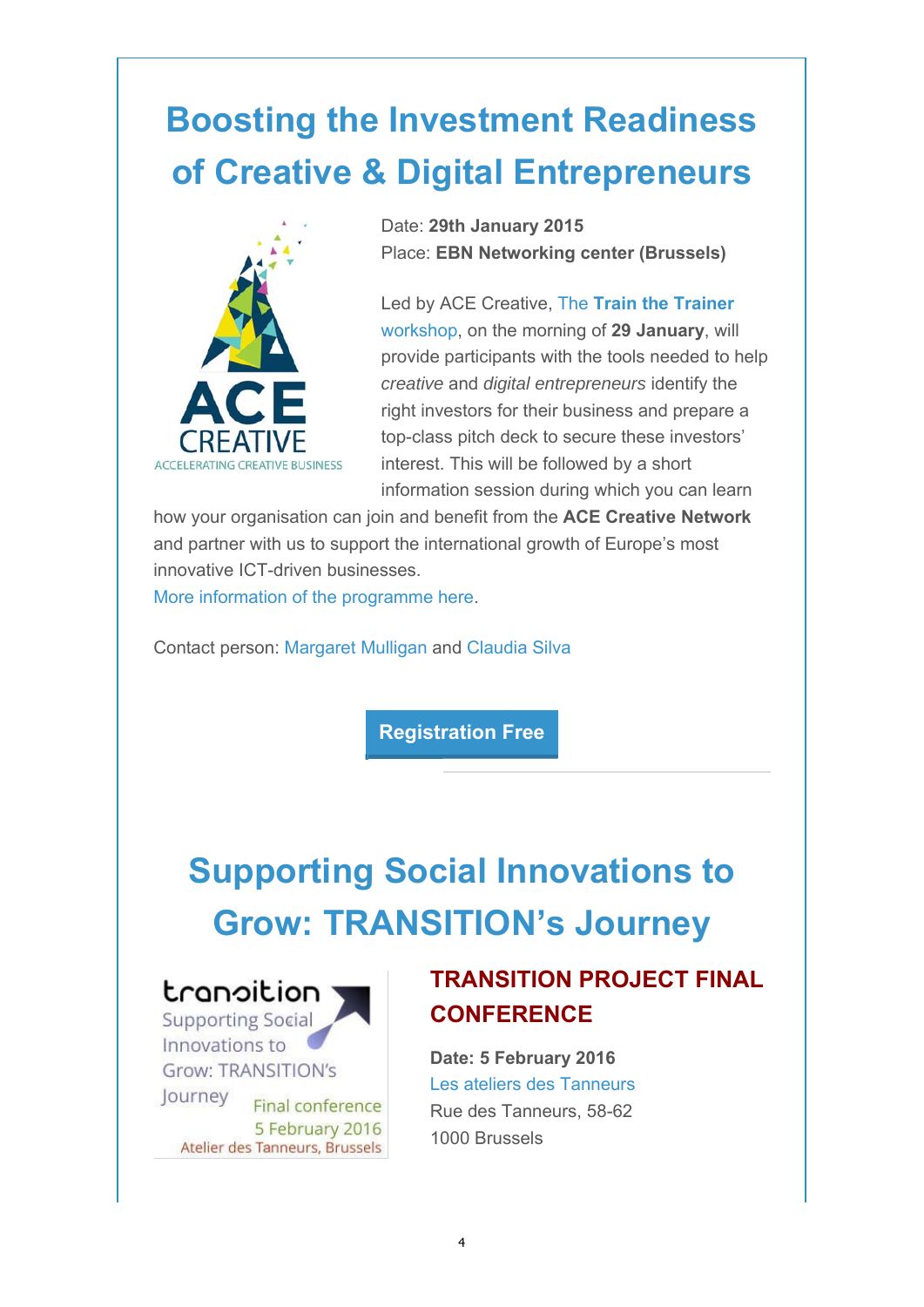**TRANSITION partners** invite social innovators, incubators, accelerators, policy makers and researchers to a full day dedicated to social innovation incubation. Building on 30 months of scaling up activities with 300 social innovations in Europe, you'll be challenged to discuss, reflect, work with us on what are the conditions, the assets, the policies, the enablers and the cultural shifts Europe needs to let **social innovation flourish** and **scale across regional and national borders**.

Further information: www.transitionproject.eu & @TRANSITIONeu

Contact Person: Chiara Davalli

**Register now for free**

# **Do you need a space to start your business in Brussels?**



**• Are you an organisation starting your** business in Brussels?

**• Are you looking for a workspace to grow?** 

▪ Short or long period?

### **Don't look for it any more.**

**EBN Netwoking Centre** offers you a workspace in a passive smart building, very well located near the metro station Montgomery.

Contact us for further detailed information.

# **Do you need a meeting room in Brussels?**